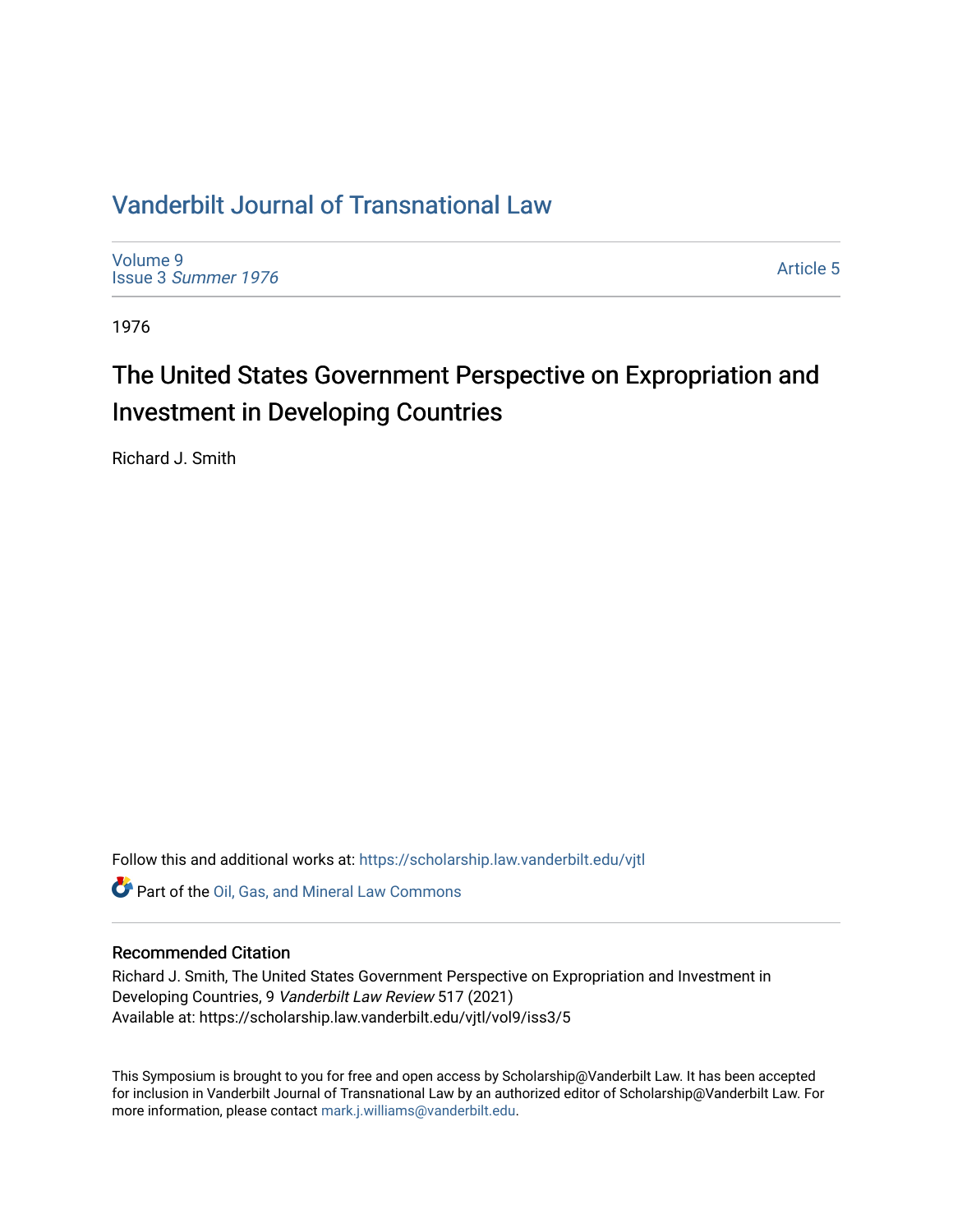#### **THE UNITED STATES GOVERNMENT PERSPECTIVE ON EXPROPRIATION AND INVESTMENT IN DEVELOPING COUNTRIES**

#### *Richard J. Smith\**

The title for my presentation given in your program clearly covers two major subjects, either of which would make an ambitious topic for the relatively brief presentation I intend to make today. Therefore, for the half-hour or so that I will talk before we get into the more important and valuable exchange of ideas and discussion to follow, I have made the decision, which I hope you will agree is sensible, to deal mostly with the subject I know more about—the protection of United States private interests abroad.

But just so no one asks for his money back, let me first say a few words about the United States perspective on exploitation and supply of energy resources. Our perspective can in fact be dealt with quickly because it is straightforward and obvious. Having suffered, along with most of the rest of the world, the adverse economic effects of the huge price increases imposed by the OPEC oil cartel, as well as the embargo actions of the Arab oil producers, we are most anxious to see new sources of oil and other energy supplies developed, which will reduce the relatively unrestrained monopoly power currently exercised by OPEC.

It is in this context that we are deeply concerned about the current expropriations of oil company assets that are occurring in a number of countries. These companies are being placed in a position where they have little choice but to relinquish their assets for far less than their true market value. This is not only unfair to the individual investors, but also has broader and profoundly disturbing ramifications. This wave of poorly-compensated expropriations can only have a chilling effect on the investor in high risk energy exploitation projects. Thus, at a time when substantial new investment in energy exploration is most needed it is being discouraged. Further, to the extent new investment occurs, an incentive has been created to shift to higher cost and less promising

Director, Office of Investment Affairs, Bureau of Economic and Business Affairs, Department of State. B.S., M.A., University of Connecticut; M.A., University of Michigan.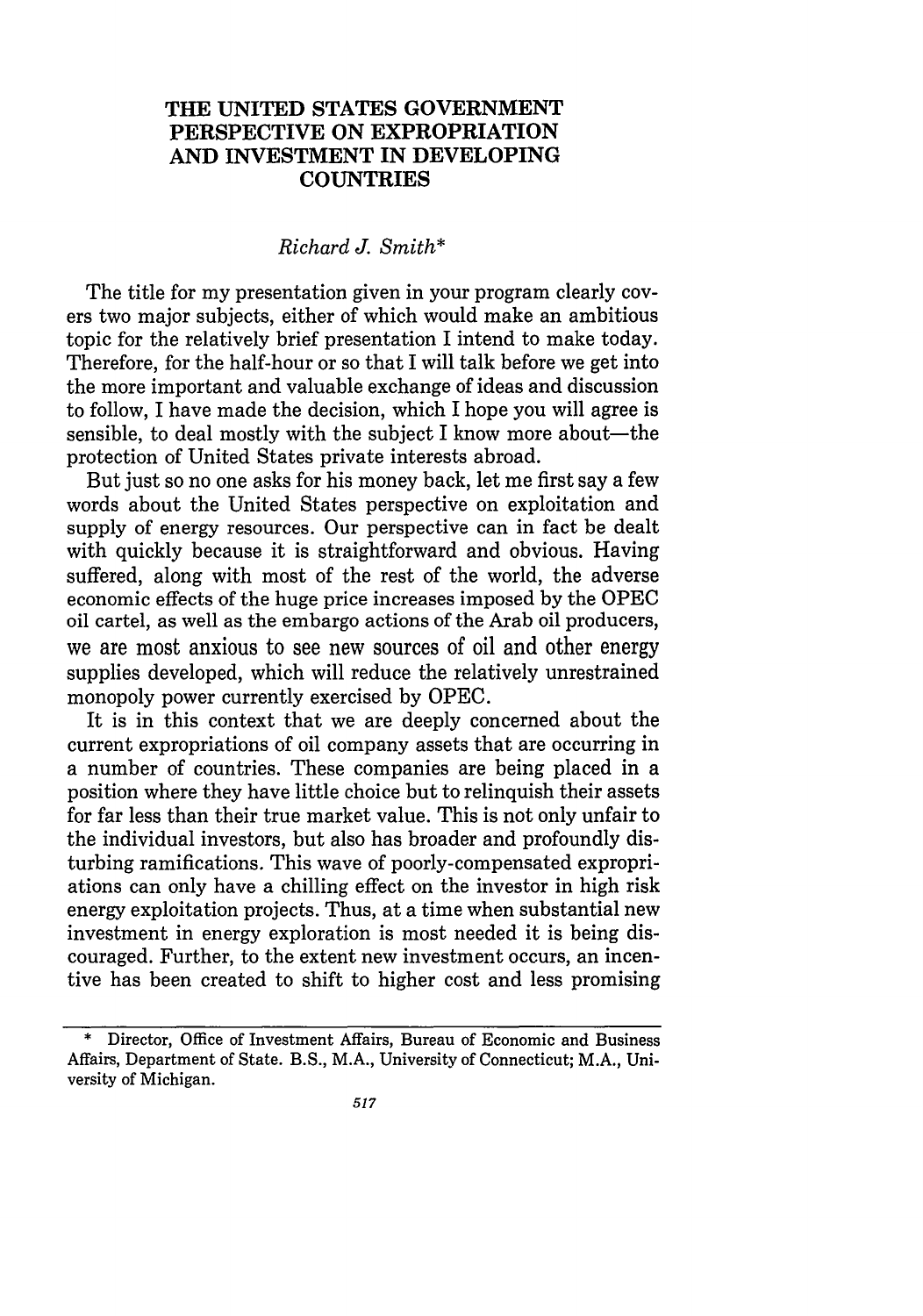potential energy sources in the developed countries in order to avoid the risk of expropriation in the developing countries.

The United States is concerned about the threat of decreased investment in the developing countries in energy sources, and in raw materials in general. Secretary Kissinger has suggested that the World Bank "increase its financing of resource investments and explore new ways of combining its financial aid with private management, skills, technology and capital." In particular, we are encouraging the International Finance Corporation (IFC), the World Bank Group member which lends to the private sector, to undertake more projects in the area of minerals development, and to this end we are supporting an increase in the capitalization of the IFC.

Let me turn now to a consideration of the United States Government's perspective on the protection of United States private property, which I will discuss under the heading of expropriation policy. I want to explain not only what it is, but why it is. Our policy can be simply stated: we recognize the right of any country to expropriate the property of a United States investor, in the absence of specific governmental undertakings to the contrary, so long as the taking is non-discriminatory, for a public purpose, and accompanied by prompt, adequate, and effective compensation. In our view, these are the minimum standards under international law.

While policies can be stated simply, the realities to which they are applied are invariably more involved and ambiguous. Whether a "taking" has in fact occurred is often not obvious. Further, the determinations of how much compensation is "adequate," and how prompt is "prompt" are far from trivial matters. These are among the questions that the Inter-Agency Expropriation Group, under the auspices of CIEP (Council on International Economic Policy) must wrestle with in its monthly meetings, which typically deal with an agenda that includes a review of a dozen or more complex investment disputes. This inter-agency group is charged with reaching determinations regarding appropriate United States Government actions in particular disputes, including, where appropriate, the cessation of AID, withdrawal of support for loans from international development banks, and withdrawal of trade preferences under the Hickenlooper and Gonzalez Amendments and the Trade Act, respectively.

In many cases, investment disputes arise from actions short of formal nationalization, but which nevertheless may be expropriatory in effect. Such actions include intervention, cancellation or forced renegotiation of contracts or concession agreements, coerced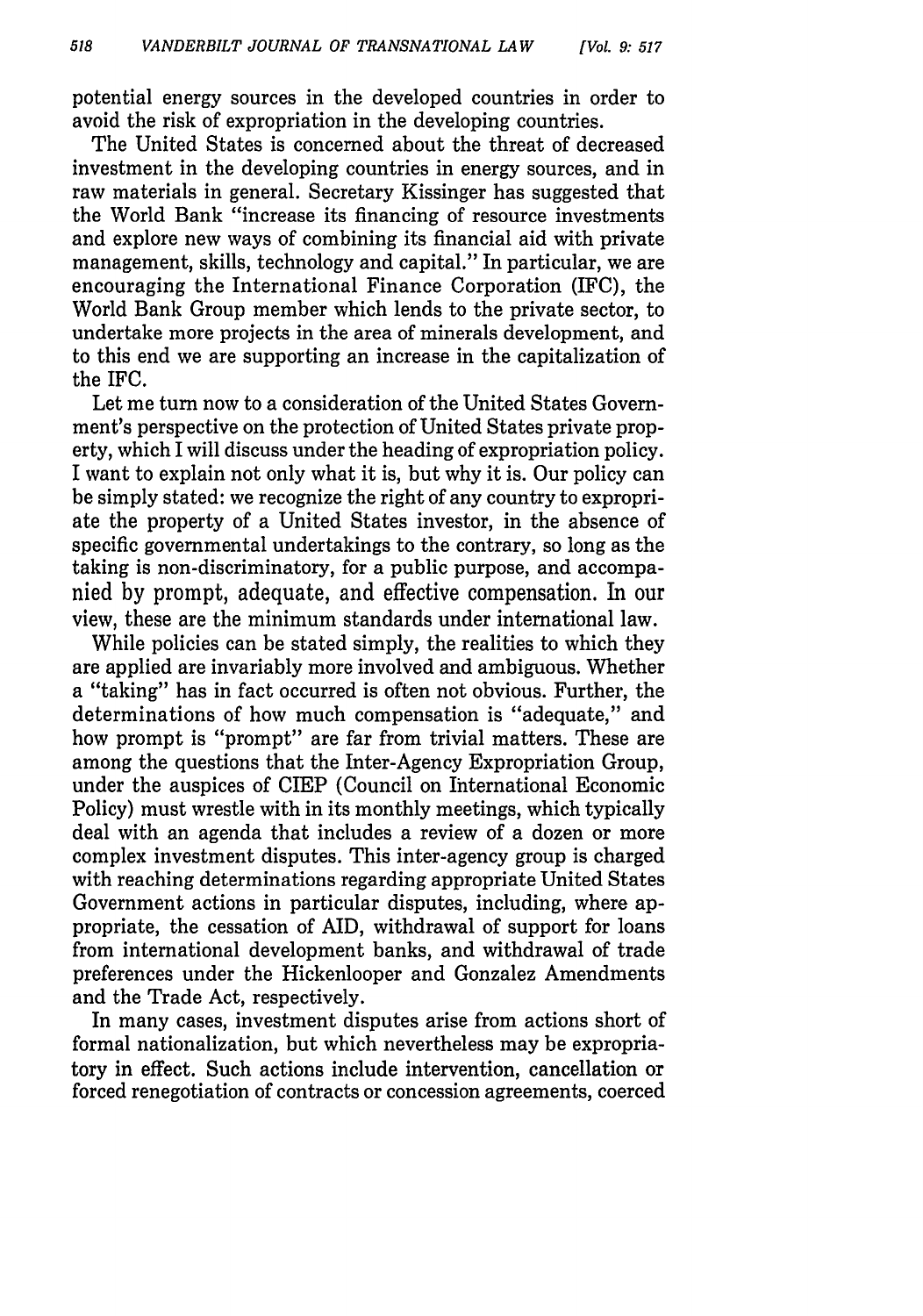sales or "participation" arrangements, and the raising of taxes to confiscatory levels. Whether a particular action is expropriatory must be evaluated in light of all the relevant circumstances of the particular case, and this makes it more necessary than ever to carefully review investment disputes on a case-by-case basis to fully develop all the relevant facts.

Once it appears that a "taking" of American-owned property has occurred or is about to occur, it is the longstanding and continuing position of the United States Government that international law requires payment of fair market value, calculated as if the expropriatory act had not occurred or was not threatened. Since market value is often not directly ascertainable, and since there usually are not recent sales of comparable properties to refer to, market value generally must be approximated by indirect methods of valuation. There are at least three methods.

*The going-concern approach* attempts to measure earning power (and so encompasses elements such as loss of future profits which may be based on projections of past earnings or estimates of future earnings), and in the view of the United States Government generally best approximates market value. We recognize that there may be circumstances in which application of this method is impracticable, or where it might operate unfairly-for example, where an investment has a limited history of operating results, or where expropriation occurs after significant costs are incurred but before a revenue-generating stage is reached. This method of valuation is also vulnerable to governmental actions which adversely affect profitability, such as increased taxes, threat of cancellation of contractual or concessionary rights, or withdrawals of privileges. We believe that such actions taken for the purpose of, or which have the effect of, unfairly influencing compensation may not properly be allowed.

*The replacement cost* of the property at the time of expropriation less actual depreciation, a standard which is likely to yield an amount substantially greater than book value but which does not take into account earning capacity, is of limited use in valuing intangibles, and, in our view, is generally less acceptable in most circumstances than the going-concern approach.

*Book Value,* or some variation of it, which (unlike the replacement-cost approach) values assets at acquisition cost less depreciation-is a figure which in most cases bears little relationship fo their actual value. We believe this to be the least acceptable method for valuation of expropriated property.

We recognize that no single method of valuation is valid under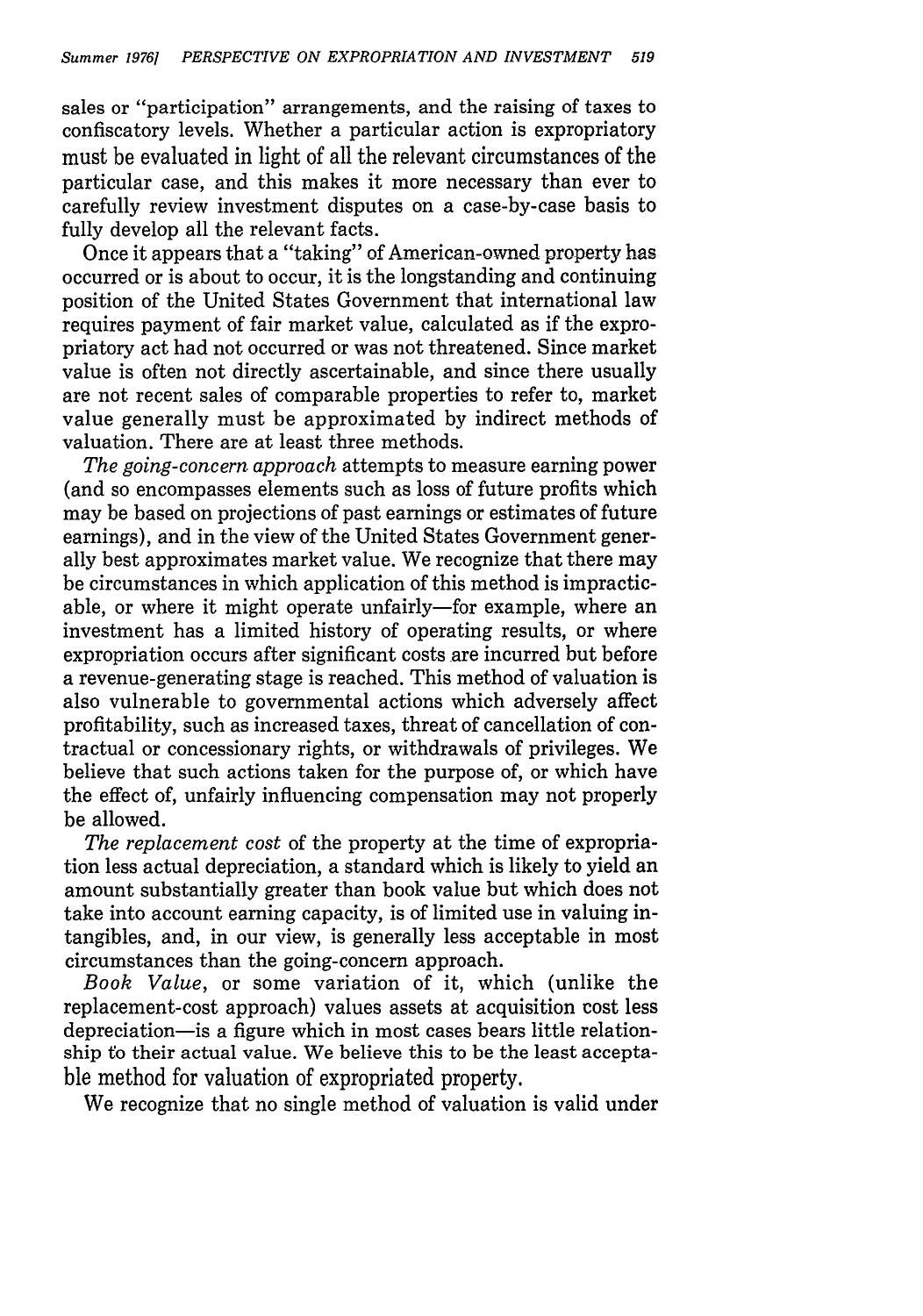all circumstances. The method or combination of methods most likely to provide just compensation for expropriated property varies, and depends upon the attendant circumstances of the particular case. We also recognize that non-monetary aspects of settlements-for example, assured access to sources of supply, preferential pricing, or new arrangements for the provision of technical or other services on a contractual basis-may in certain instances constitute elements of compensation.

We believe that issues concerning valuation of expropriated property are best resolved by the parties themselves through negotiation, and we stand ready to facilitate discussions between the parties aimed at achieving a mutually acceptable outcome. Since questions of valuation often present complex and sensitive issues in cases of expropriation, we also support independent appraisal as a procedural method for resolving them. More broadly, we favor agreement in advance on dispute settlement mechanisms applicable to the full range of contentious issues capable of arising between host governments and foreign investors, and subsequent resort to them as required by the parties legal obligations. In such cases, failure to meet these arbitral or other obligations in itself may constitute a denial of justice in violation of international law. We particularly encourage use of the facilities on the International Center for the Settlement of Investment Disputes (ICSID), a member of the World Bank Group and the major existing international institution intended specifically to help resolve investment disputes.

Our policy concerning valuation of expropriated property was most recently elaborated in a public statement on "Foreign Investment and Nationalization" issued by the Department of State on December 30, 1975. The text of that statement is as follows:

There have been significant developments during the past year concerning foreign investments by U.S. private firms. The Secretary, at the 7th Special Session on September 1 and at CIEC December 16, emphasized the U.S. belief that foreign private investment can make a very substantial contribution to economic development. There have also been a number of actual or contemplated nationalizations involving U.S. firms, and ensuing settlement negotiations. In these circumstances, the Department wishes to reiterate pertinent U.S. policy. The President of the United States, in January 1972, drew attention to the importance which the United States attaches to respect for the property rights of its nationals. He stated that the policy of the United States concerning expropriatory acts includes the position that: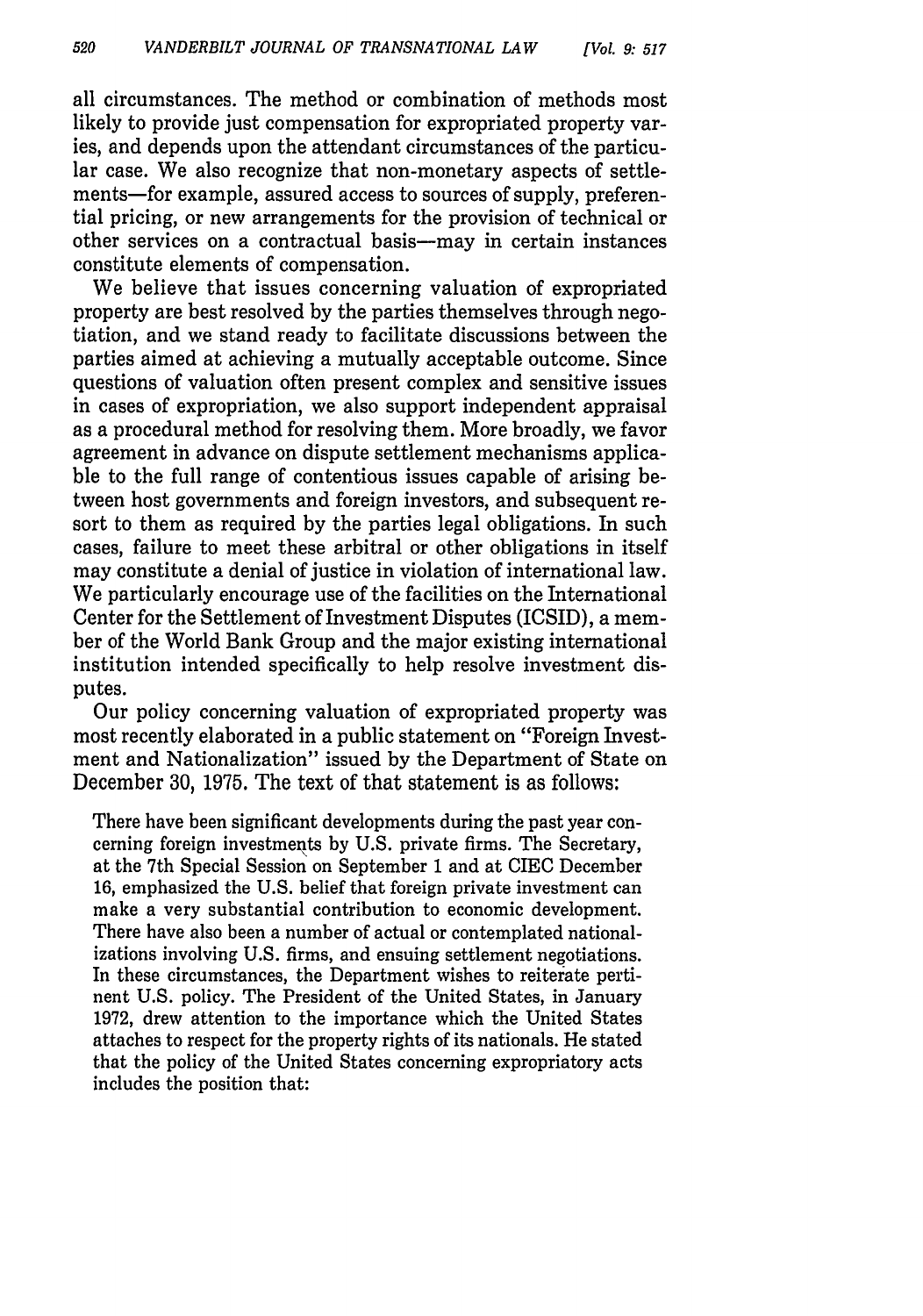"Under international law, the United States has a right to expect:

-that any taking of American private property will be nondiscriminatory;

-that it will be for a public purpose; and

-that its citizens will receive prompt, adequate, and effective compensation from the expropriating country."

With regard to current or future expropriations of property or contractual interests of U.S. nationals, or arrangements for "participation" in those interests by foreign governments, the Department of State wishes to place on record its view that foreign investors are entitled to the fair market value of their interests. Acceptance by U.S. nationals of less than fair market value does not constitute acceptance of any other standard by the United States Government. As a consequence, the United States Government reserves its rights to maintain international claims for what it regards as adequate compensation under international law for the interests nationalized or transferred.

Now to the "why" of United States expropriation policy. In the first instance the answer seems obvious. Clearly, it is one of the most basic responsibilities of a government to seek to protect the lives and the property of its citizens whether at home or abroad. But this narrow answer based on our consular protection function does not tell the whole story. There is a broader reason based on our view of the world, and our aspirations for it, that more fully explains the depth of our feelings regarding this issue.

It has been a fundamental United States policy throughout the post World War II period to assist the developing countries in successfully meeting their development goals. There is an element of altriusm in this policy, but there is also a large dose of enlightened self-interest, which recognizes that a world in which the legitimate aspirations of the developing countries are frustrated is not likely to be the kind of world we are comfortable living in. Further, we are convinced that substantial flows of private capital, with the technology, know-how, and management skills that accompany it, are essential to this development process. Governmentto-government and multilateral aid also have a role, but it cannot substitute for those private resource transfers.

Inadequately compensated expropriations constitute a major threat to these critical private investment flows. Private investors come from environments in which private property rights are recognized and assured and will not continue to put their assets at risk in countries in which these rights are not respected. Indeed, nearly 80 per cent of all private direct foreign investment takes place